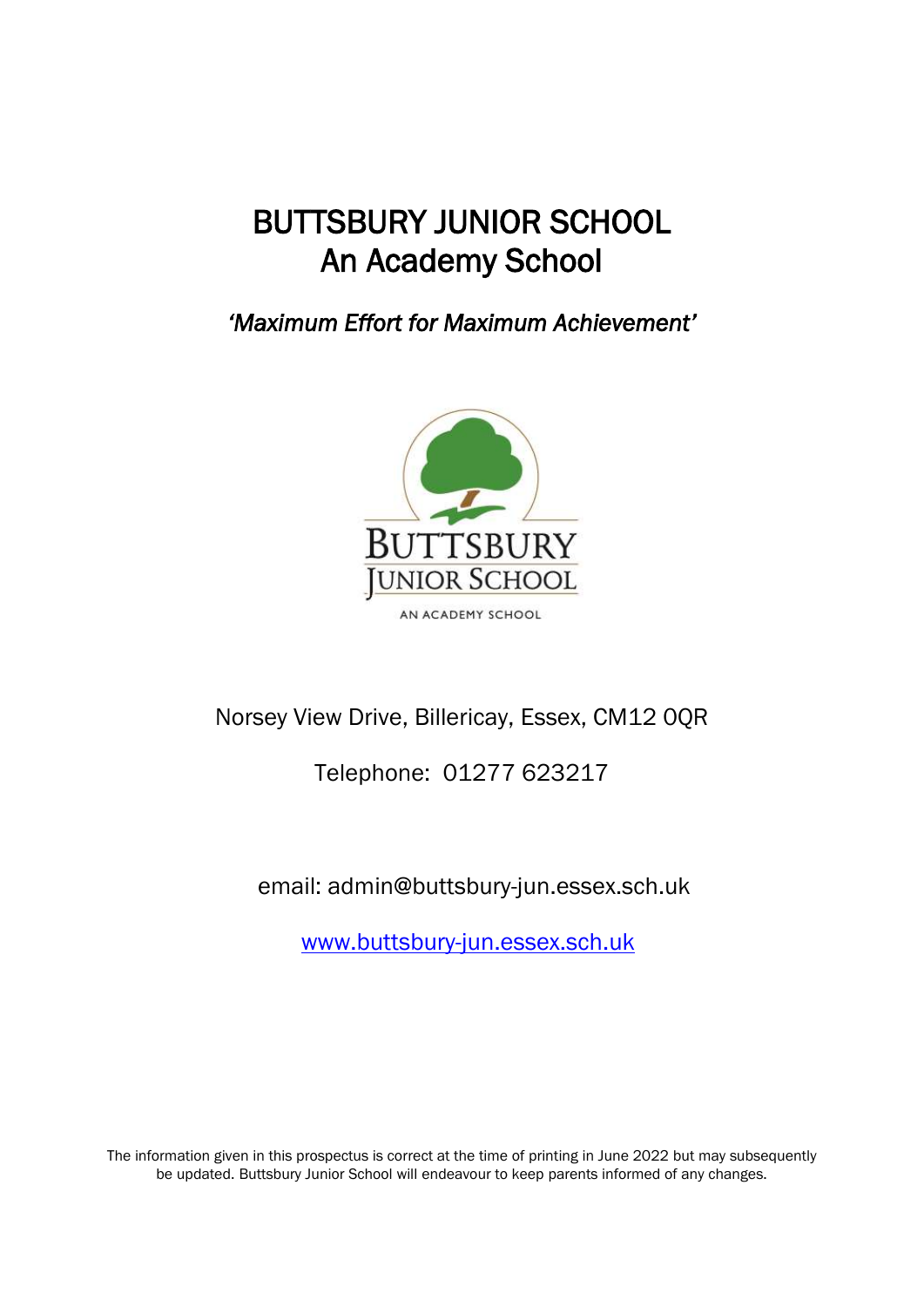### The Staff Team – June 2022

| Headteacher:                                           | Mrs. A. Robinson                                                |
|--------------------------------------------------------|-----------------------------------------------------------------|
| Deputy Headteacher:                                    | Mr. A. Graves                                                   |
| <b>Assistant Headteacher:</b>                          | Miss S. Carroll                                                 |
| Year 3 Leader:                                         | Miss L. Pretty                                                  |
| Year 4 Leader:                                         | Mrs. F. Cattini                                                 |
| Year 5 Leader                                          | Miss S. Carroll                                                 |
| Year 6 Leader                                          | Miss R. Derrick                                                 |
| <b>Chair of Trust Board:</b>                           | Dr. S. Lague                                                    |
| Secretary to Trust Board:                              | Mrs. S. Julian-Ottie<br>c/o The Junior School Office.           |
| Office Manager:                                        | Mrs. C. Byfield                                                 |
| <b>Administration Officer:</b>                         | Mrs. J. Risley                                                  |
| <b>Administration Assistant:</b>                       | Mrs. T. Paige                                                   |
| <b>School Finance Officer:</b>                         | Mrs. J. Gilchrist                                               |
| Site Manager:                                          | Mr. D. Lucas                                                    |
|                                                        |                                                                 |
| <b>Status and Character:</b>                           | Academy School from 1.5.11<br>(Boys and Girls 7 - 11 years old) |
| Number of pupils - June 2021:                          | 512                                                             |
| Number intended to admit to Year 3                     | 128 (Maximum class size of 32)                                  |
| Length of school day:<br>Total taught hours each week: | $8.40$ am $-3.15$ pm<br>26 hours                                |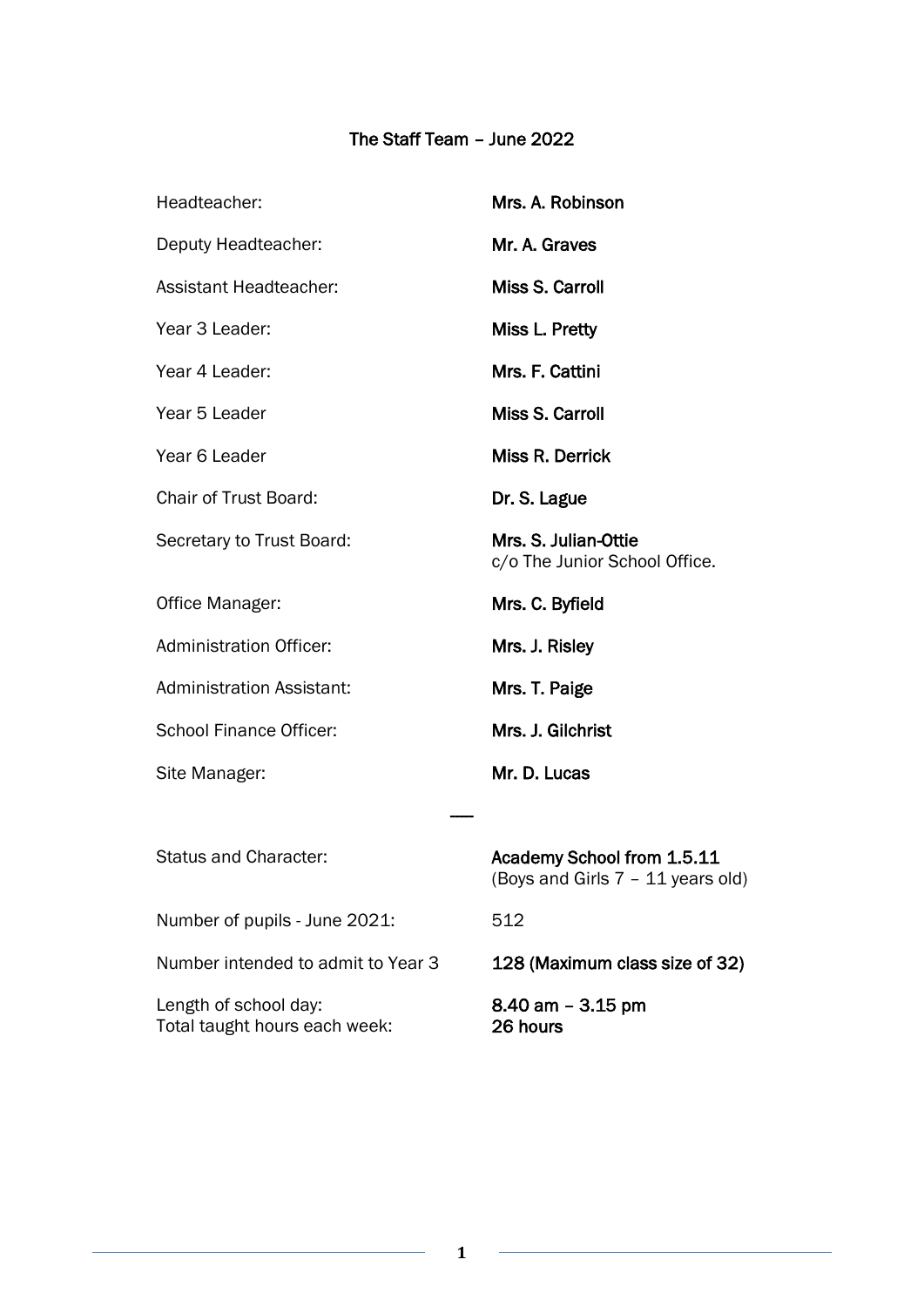# MISSION STATEMENT, CORE VALUES AND AIMS



AN ACADEMY SCHOOL

#### **Learning Journey:**

We encourage all children to develop an independent learning approach that demonstrates initiative and a determination to be challenged.

#### **Fun:**

We deliver a fun and exciting curriculum that, together with a wide range of sports and clubs, enables children to develop skills, friendships and happy memories.

Buttsbury Junior School provides a safe, inclusive and challenging *learning journey* in a *fun* environment, where there is *pride* in achievement, and *teamwork* that builds respect and trust.

#### **Teamwork:**

Together we support, respect and trust each other. We value effective communication, to engage with both the school and the wider community.

#### **Pride:**

Celebrating achievement and success is at the heart of our school, enabling all to shine as individuals, teams and groups. We are proud of our school and all that we do.

*Maximum Effort for Maximum Achievement*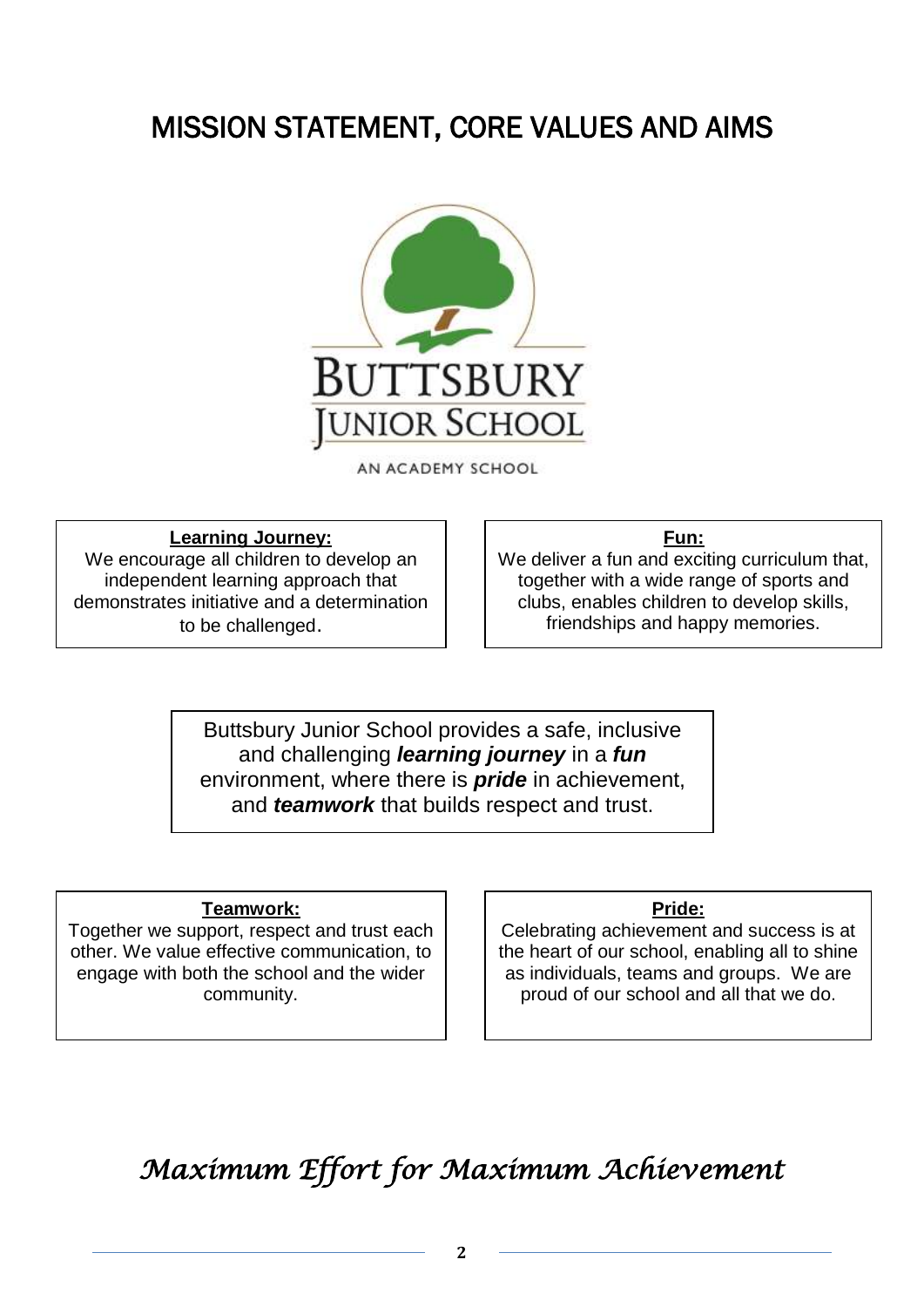#### ORGANISATION AND MANAGEMENT

Buttsbury Junior School is a two-storey building with 16 traditional classrooms and two halls. There are several specialist rooms:

- $\checkmark$  A Computer Suite
- $\checkmark$  Meeting Room
- $\checkmark$  Instrumental music teaching room
- $\checkmark$  Learning Resource Centre with four group teaching rooms
- $\checkmark$  Community Activity Room
- $\checkmark$  Library

The grounds include a large playground and extensive playing field.

The children from Buttsbury Infant School, admitted into Year 3, remain in the class groups they had in Key Stage 1. Classes are then mixed at the end of Year 4. Children are grouped in ability sets for maths lessons throughout the school.

The majority of children admitted into Year 3 transfer from Buttsbury Infant School. Close links exist between the two schools to ensure continuity of curriculum provision and shared expectations.

With the exception of optional Instrumental Music Tuition, which is fee based, it is the Trust Board's policy not to charge for school curriculum activities. Parents are asked to make voluntary contributions towards the cost of swimming lessons and school visits which support the curriculum.

If parents have a complaint about the school they are invited, initially, to contact the class teacher or the Headteacher. Formal complaints should be put in writing and addressed to the Chair of the Trust Board.

#### The National Curriculum and Religious Education are taught. A summary of aspects covered in each area of the curriculum follows:

#### ENGLISH



English is taught every day through discrete lessons as well as across other curriculum subjects. Children also take part in additional spelling, handwriting and reading comprehension lessons throughout the week. The children become competent language users as they use spoken language for a wide range of purposes

including drama, presentation and debate.

Access to different styles of literature and the work of stimulating children's authors supports the further development of reading skills. Phonological awareness, use of context, graphic and grammatical knowledge are also taught. Focus is placed on developing the children's comprehension skills.

Children are given the opportunity to write in a purposeful and engaging manner, for a range of purposes and audiences, across different genres. The importance of good grammar, spelling and punctuation is also stressed, and children are taught to apply these accurately.

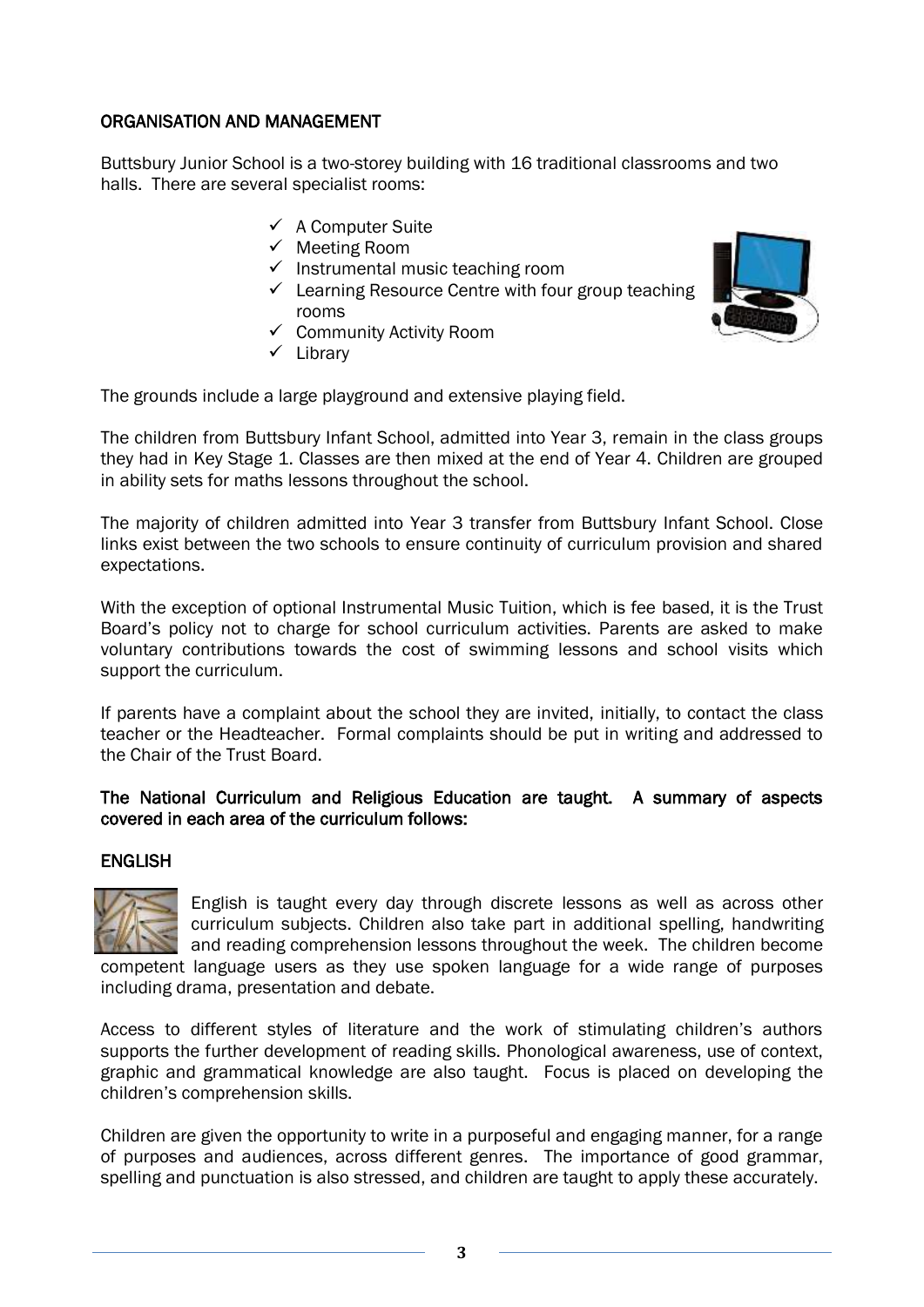#### MATHEMATICS

We aim to develop a positive attitude towards mathematics amongst all our children in order to foster self-confidence and a sense of achievement. We aim to provide a stimulating environment with adequate resources so that the children can develop their mathematical skills to their full



potential. We take a mastery approach, ensuring that there are opportunities for using and applying mathematics throughout the week, as well as a weekly focus lesson on problem solving. We use the National Curriculum for teaching mathematics.

#### **SCIENCE**

Every opportunity is taken to encourage the children to undertake their own investigations, making proper use of apparatus and environmental facilities. Information Technology (IT) is used to support the children's learning to



research or record their findings from an investigation. Visiting speakers, drama productions and field trips are arranged to assist children to focus on scientific knowledge and enquiry in a creative, enjoyable and inspiring way.

#### **COMPUTING**

The school is well equipped with a Primary Computer Network consisting of 50+ PCs and laptops. There is an ICT suite each with 16 PCs and an interactive Clevertouch board as well as four sets of class iPads. Peripherals include video cameras, digital cameras, scanners, visualisers, digital microscopes, control and monitoring devices. The school has a Wi Fi network.



Software has been installed on the school wide network to cover all curriculum areas. The school subscribes to 'a number of prepared internet based educational materials for a variety of subjects. All classrooms have been fitted with interactive Clevertouch boards and all teaching staff have laptops. Filtered internet access enables children to search the World Wide Web safely.

#### **HISTORY**

History is taught in unit blocks, such that each year group studies two units per year: one longer unit for the length of a term and a second shorter unit for the length of half a term. The new curriculum focuses on British history and heritage and is taught in chronological order; starting with the Stone Age in Year 3 and ending up with the Vikings in Year 6. The emphasis is on the development of historical skills; researching using a variety of sources and evaluating evidence. The curriculum is enhanced by educational visits and workshops.

#### **GEOGRAPHY**

Geography is taught in unit blocks, such that each year group studies two units per year: one longer unit for the length of a term and a second shorter

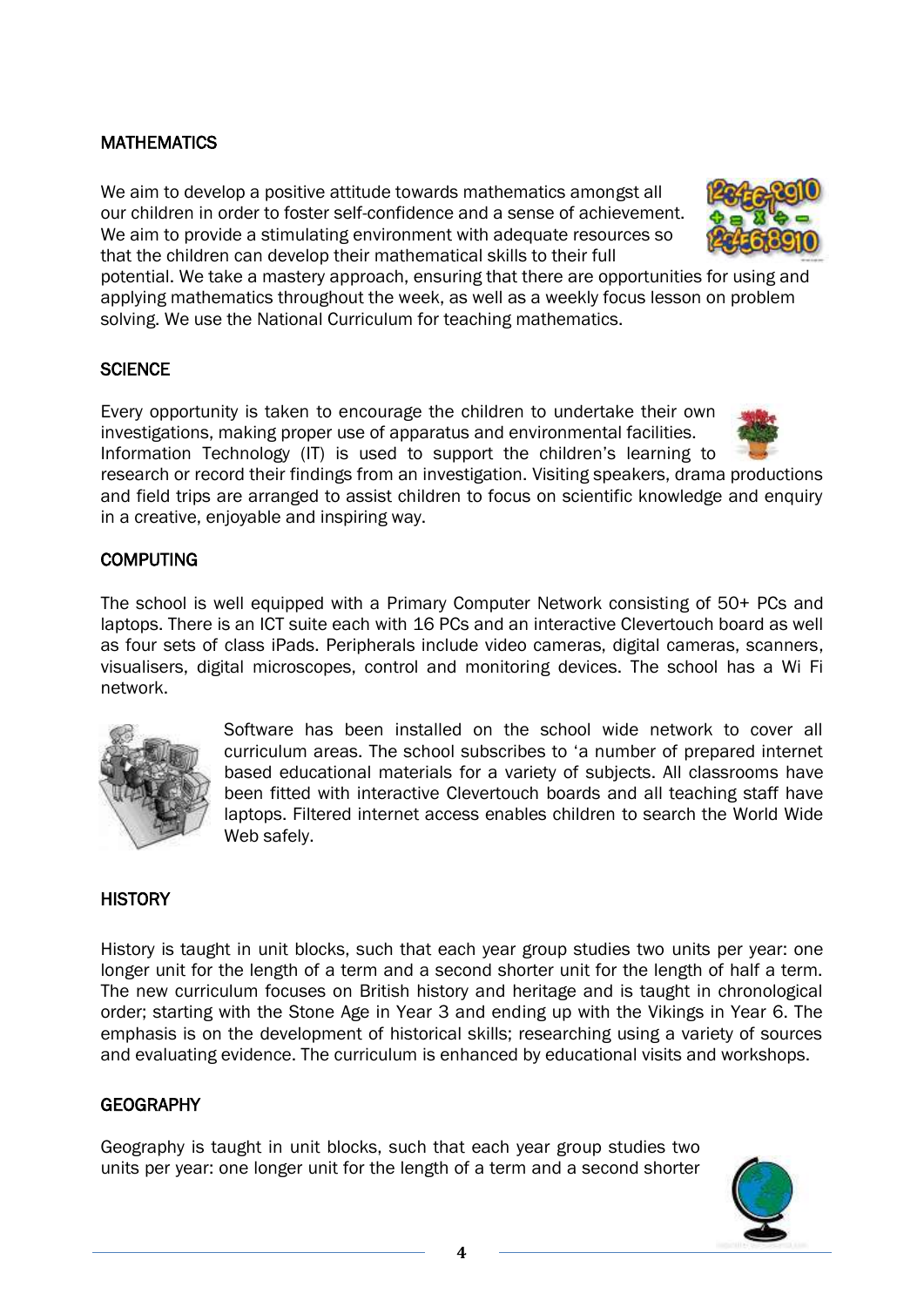unit for the length of half a term. Children gain a knowledge of the wider world to enable them to compare different regions, countries and continents, including: the UK, focusing on the South-East; South America, focusing on Brazil; and Europe focusing on the South of France. A balance of physical, human and environmental topics are studied. The curriculum is enhanced by a planned programme of fieldwork and investigative research which develops geographical knowledge and skills.

#### RELIGIOUS EDUCATION

The Essex Agreed Syllabus provides a broad and balanced coverage of three major religions, Christianity, Judaism and Hinduism. An emphasis is placed on Christianity.

A daily Act of Collective Worship provides a special focus for celebration and reflection on a range of social, moral, spiritual and cultural experiences.

*Parents have the right to withdraw their child from collective worship.*

#### DESIGN TECHNOLOGY

Design projects allow the children to spend time focusing on the important areas of Design Technology: researching, designing, creating and evaluating. The children enhance their skills as they progress through the school using different mediums and tools to make items suitable for everyday use. There are also exciting annual opportunities for children to participate in food design and preparation.

#### PHYSICAL EDUCATION

Each class has two periods of PE per week. Football pitches, running track, netball courts, gymnastics and dance apparatus and a range of games equipment are available. Swimming lessons are scheduled for Years 4 and 5. The school participates in both interhouse, inter-school and county competitions including; cricket, football, netball, tag rugby, athletics, cross country, basketball, dodgeball and swimming.

Many sports are coached to a higher level via out of class 'club' attendance. In addition to these clubs, Year 4 are invited to attend an optional outdoor two day residential. Year 6 children have the opportunity to take part in an optional five day residential which includes a range of outdoor adventurous activities, including sea sports.

#### **MUSIC**

Music is taught by a specialist across the school. Children are introduced to basic notation



and the musical elements, through learning to play the recorder and performing in groups using a variety of percussion instruments. An understanding of the history of music is acquired through the study of different composers and musical genres. Singing, playing and listening skills are developed in lessons

which are often linked to other areas of the curriculum.

Instrumental tuition (fee-paying), is available for piano and stringed instruments.

There are opportunities for children to join the School Choirs and to participate in music events with other local schools.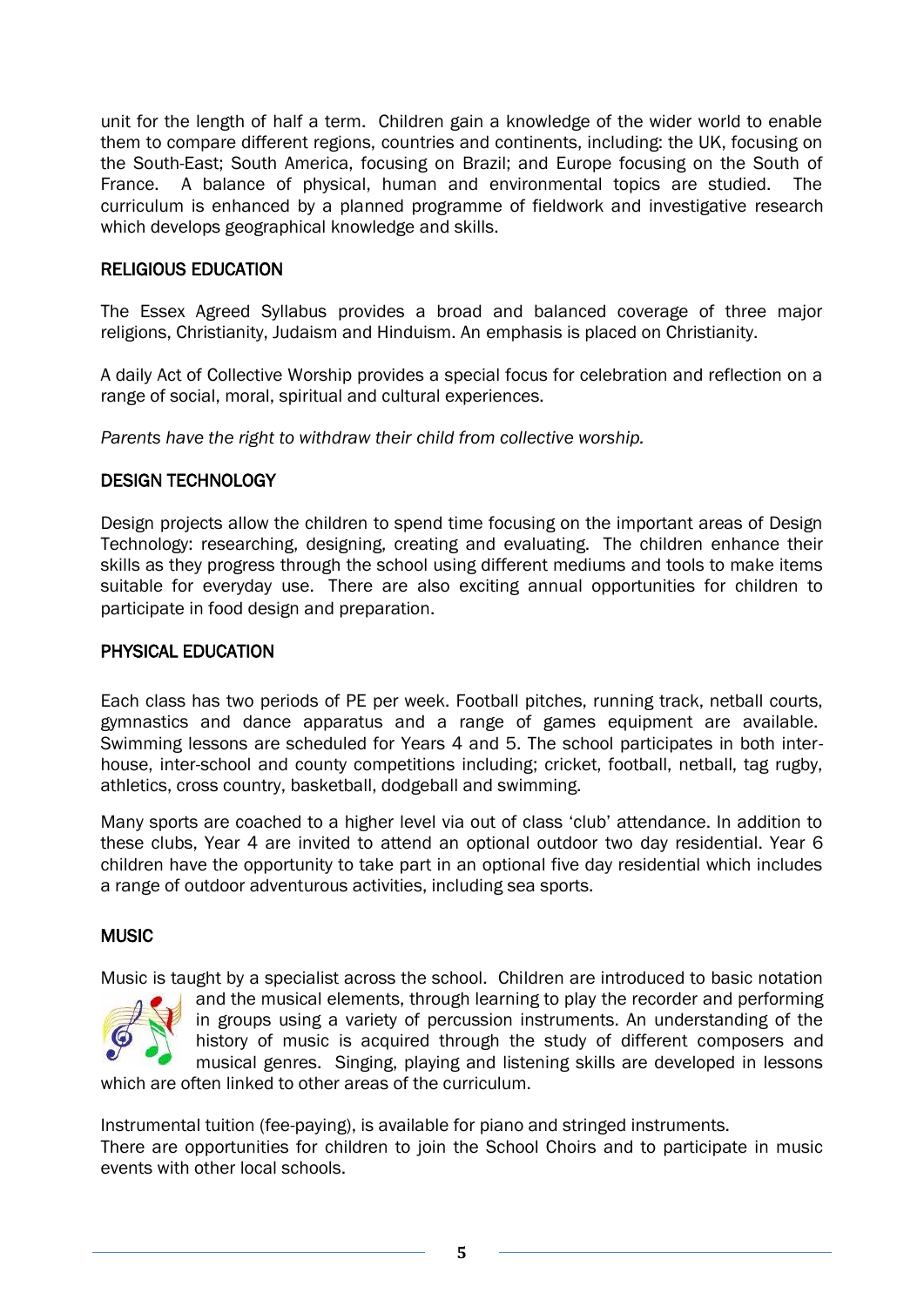**6**

#### PSHE and CITIZENSHIP

PSHE is a subject which is highly valued by both staff and pupils in our school and is held at the centre of all other subjects. All pupils are given the knowledge and skills to not only lead confident and independent lives but also to make healthy decisions. They are taught about different relationships and friendships as well as exploring a range of more

challenging topics such as how to keep safe, lifestyles and culture, anti-bullying, managing risks, politics and democracy, human rights and money management. Through all these topics, children are encouraged to share their thoughts and opinions and they are taught to understand and respect others so they can develop effective relationships and grow to be happy and secure in themselves. Children are given the knowledge, skills and understanding that they need to lead confident, healthy and independent lives. They are prepared to lead their future lives as informed, active and responsible citizens.

#### THE ARTS

We aim to stimulate and develop the children's creativity and imagination through visual, tactile and sensory experiences. We build on their skills and understanding of materials and processes through a variety of media including, sketching, painting, printing, computer graphics, modelling, collage and ceramics.

Drama and music groups visit the school. The choirs perform at our music and drama evenings and at community events. Visits to the theatre are arranged as an extra-curricular activity. There is an after-school drama club and an Art Club which runs, during lunch time, for four days each week.

#### FOREIGN LANGUAGES

Children are given the opportunity to develop their language abilities in French through a fun and engaging curriculum. They explore a range of authentic texts and songs, developing their pronunciation, grammar and understanding of another culture.

#### OUTDOOR LEARNING

As an eco-friendly school, our extensive grounds enable us to enhance the curriculum by providing experiences both inside and outside the classroom.

#### RELATIONSHIP AND SEX EDUCATION

The school follows the DfE statutory Relationships and Sex Education policy. The Trustees have a policy for teaching Sex and Relationship Education and they have endorsed a curriculum based on human development, family care, social interaction, puberty and reproduction. A synopsis of the programme which is taught can be obtained from the School Office. The policy has recently been reviewed.

*Parents may withdraw their child from sex and relationship lessons.*





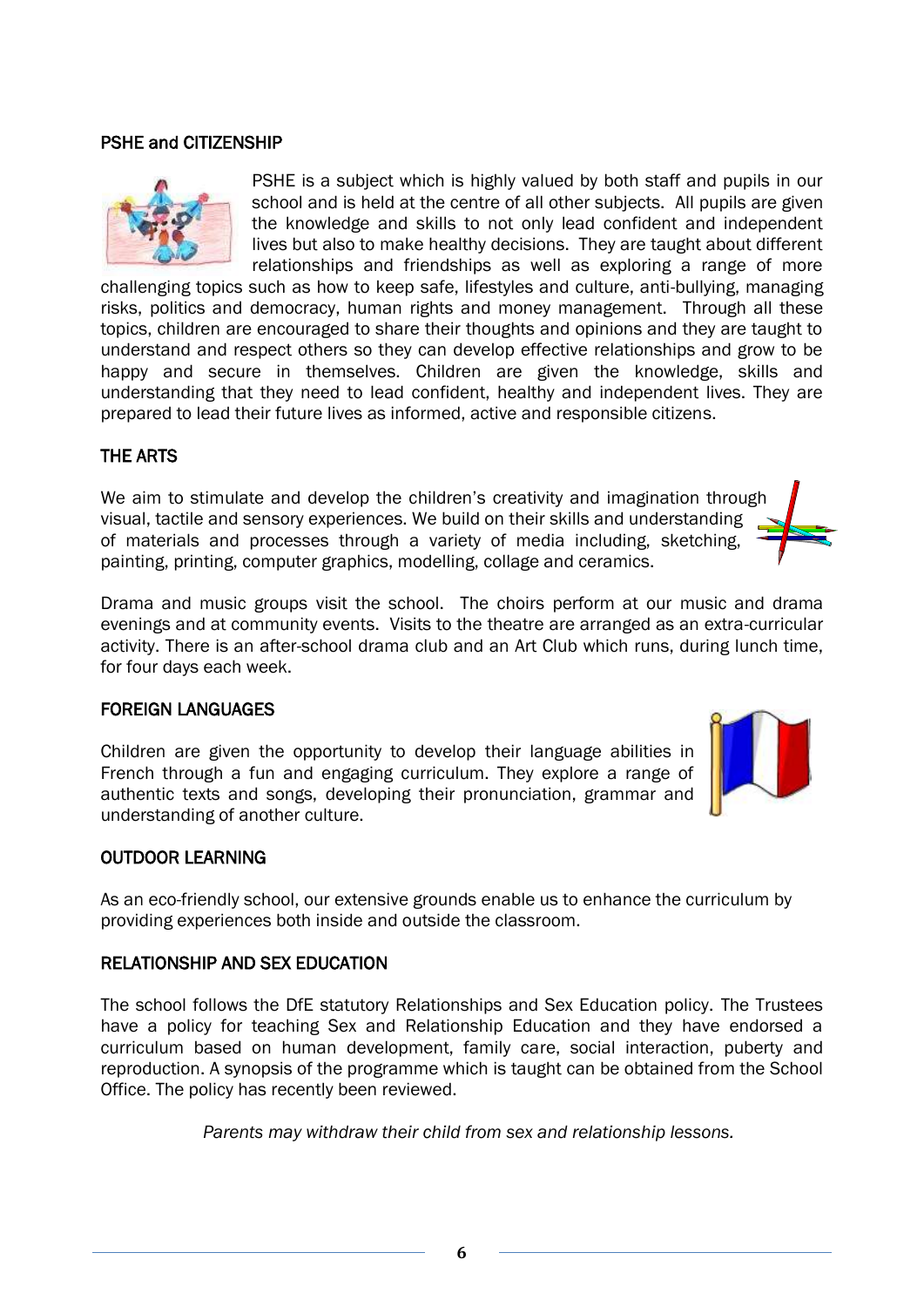#### CHILDREN WITH SPECIAL EDUCATIONAL NEEDS OR DISABILITIES

When a particular variation in a child's learning programme is highlighted the child is closely monitored for half a term and appropriate intervention implemented. If further intervention is necessary the child is placed on the Special Educational Needs & Disabilities register for 'Additional Support.' An Individual Provision Plan is written and parents are informed about the process to help them support and monitor their child's progress. Children with an Education and Health Care Plan are supported by the class teacher, specific learning resources and where appropriate a teaching assistant. Parents will be invited to regular meetings to discuss support and specific programmes to meet the needs of their child.

*In accordance with the Code of Practice, our SEN Core Offer, which can be found on our school website, details this process in more depth.*

#### HIGH ATTAINING CHILDREN

The school seeks to raise the attainment of all children through the careful analysis of children's attainment and potential. A register of 'Academically More Able' children is kept to support the monitoring procedures. High attaining children are set extension tasks that challenge children to cover a subject in more depth and to develop understanding to a higher level than the average for their age group. Weekly enrichment classes also take place to enhance the children's thinking skills. From time to time specific activities and special events are arranged for the benefit of high attaining children.

#### SCHOOL COUNCIL AND CITIZENSHIP

The school actively encourages social and moral responsibility, community involvement and the development of participation in democratic decision making. A children's School Council has been established. The council is elected by the pupils and run by children. It supports the school aims and champions pupil interests. The school also has a partnership with Billericay Rotary Club and, as such, the School Council members are also Rotakids.

#### HOMEWORK

It is educationally beneficial for children to develop positive attitudes to learning which motivate them to continue their studies at home. Homework can be a focal point for home and school to share in the child's schoolwork and provides an opportunity for children to consolidate or extend class work. It should, however, be approached in a relaxed atmosphere and with confidence.

Children in each age group are asked to undertake some homework. The frequency and range of tasks will increase as the children move through the school. The expectation is no more than twenty minutes a weekday night in Year 3 to thirty minutes a weekday night in Year 6. A Homework Diary is provided in Year 5 and 6 to assist the children to become independent in the management of homework schedules in preparation for secondary school.

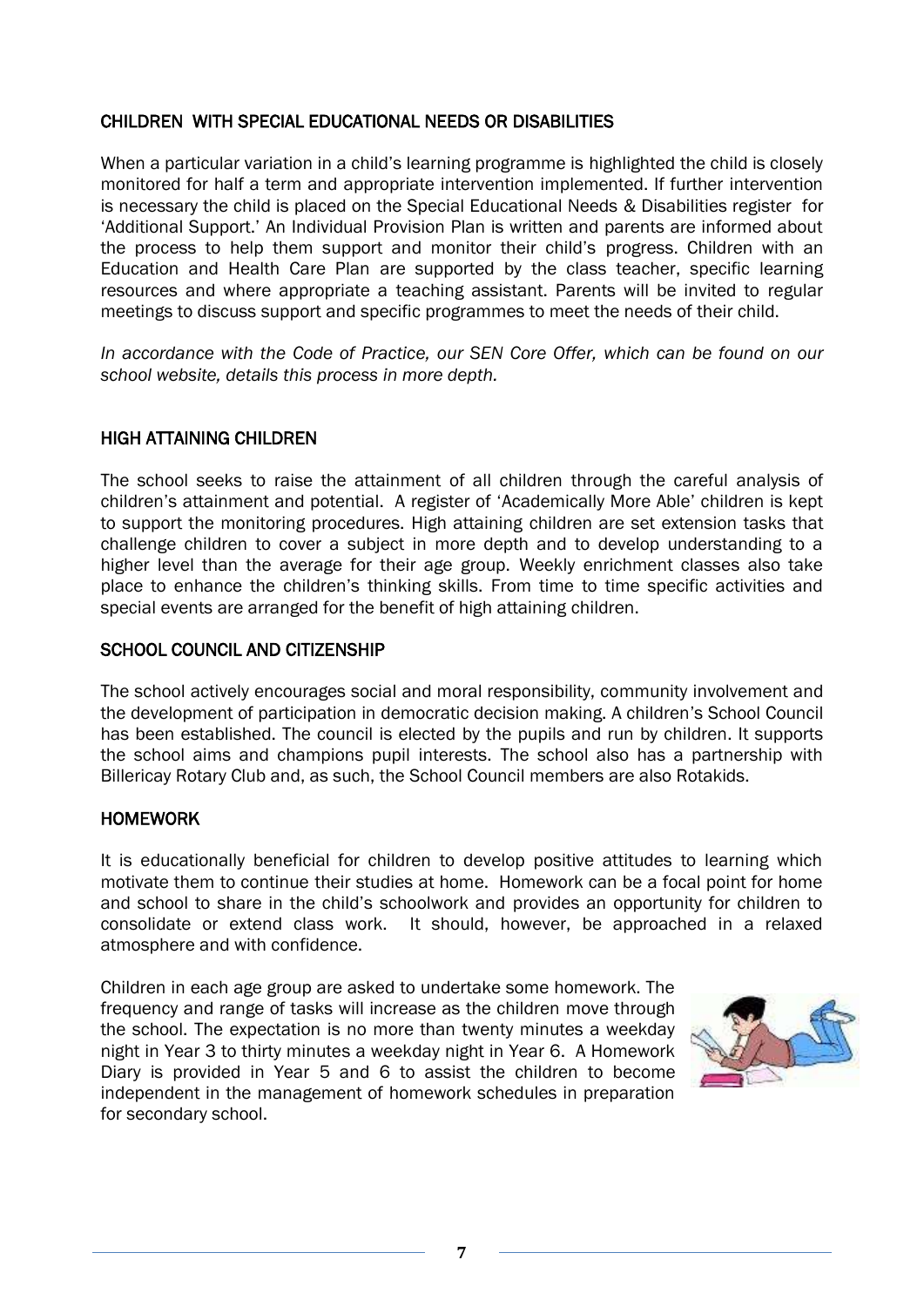#### BEHAVIOUR POLICY

The class teacher is responsible for the well-being of each child on the class register, although all staff have a shared responsibility to maintain standards of behaviour.

Praise and encouragement are an important part of a positive learning environment that rewards effort both intrinsically and extrinsically. The school has a comprehensive reward system – details of this are within our 'Behaviour and Discipline' policy.

Agreed rules for the good order and safety of the whole school community are available in each classroom. *The guiding principle is that every learner has three rights*:

- The right to learn,
- The right to be safe,
- The right to be respected.

If a child makes a mistake the following procedures are followed:

verbal correction, loss of privilege, report to the head teacher, informal report to parents, formal involvement of parents, exclusion, temporary or permanent.

Parents are invited to discuss any circumstances at home or at school which may adversely affect a child's behaviour, attitude or general well-being, with the class teacher, year group leader or headteacher, as soon as the issue arises.

Please refer to the school's Behaviour Policy for further details.

#### SCHOOL ATTENDANCE

For children to gain the greatest benefit from the education offered, maximum attendance is necessary.

#### What does the law say?

- Parents (carers) are responsible for ensuring their children receive a suitable education.
- This includes parents making sure their children attend school on time, suitably dressed and in a fit state to learn.

#### What you should do if your child is absent

Parents are asked to notify the school before 9.20 am on the first morning of absence. If for some reason the school is not notified then a member of the Administration Team will contact you before 10am. This is to ensure that all children are safely accounted for.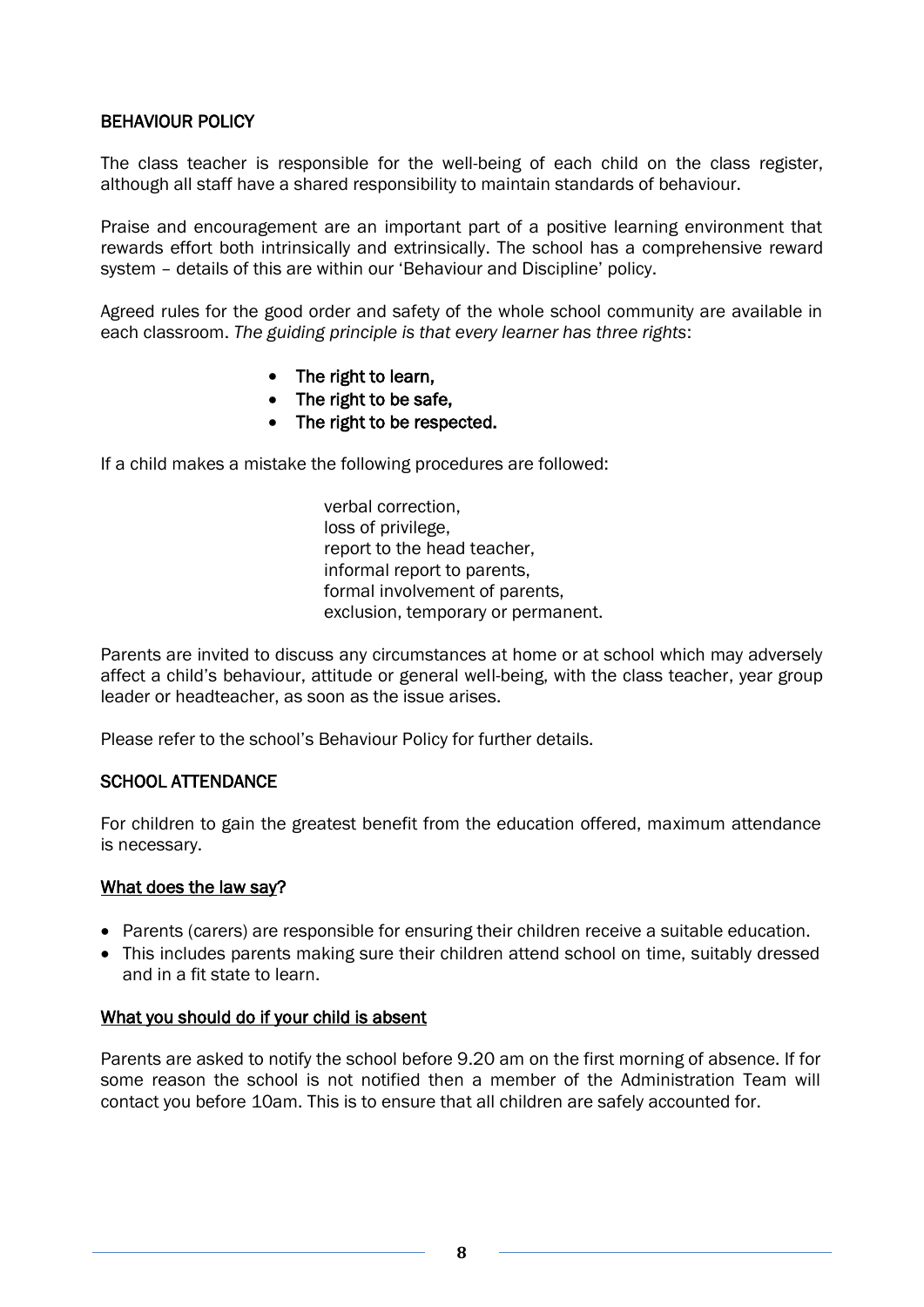#### Leave of Absence

Schools can only agree to absence if they believe there are exceptional circumstances which warrant it which should be clearly demonstrated in a letter accompanying the leave of absence request form, and supported with evidence.

Please refer to the school's Attendance Policy for further details.

#### UNAUTHORISED ABSENCES

The School is responsible for authorising absence and has a duty to check attendance regularly.

Unauthorised absence for which the School does not give approval will be followed up by the School and may be referred to the Education Welfare Officer.

All absences are reported annually in the child's annual report.

#### LATE ARRIVALS

If your child is late for school please take them to the School Office so that lunch arrangements can be confirmed.

Lateness for sessions will be reported annually in the child's annual report.

#### OUT OF HOURS SCHOOL LEARNING

To help the children appreciate the value of using time effectively and to provide an opportunity for them to extend their interests and skills, a range of 'out of hours' clubs are available. They can take place before school, at lunchtime and after school. They may be offered to all or part of the age group and they can vary from term to term. Parental permission is required before a child participates. Many of our clubs are provided by external organisations and there may be a fee to take part. Many activities are also provided at no charge by the school.

The current range of clubs includes athletics, football, basketball, cricket, athletics, karate, netball, tag rugby, tennis, art, chess, cookery, drama, French, Spanish, fencing, cross-country, homework and choir.

Year 6 and Year 4 pupils have the opportunity to take part in cycle and road safety training (Bikeability).



#### LUNCHTIME ARRANGEMENTS

Mid-day assistants supervise the lunchtime activities, which include eating a meal with class friends, (either a school dinner or sandwiches), using playground equipment or attending a club. A staggered lunch time operates to ensure there is plenty of time for children to enjoy their lunch without feeling pressurised by time.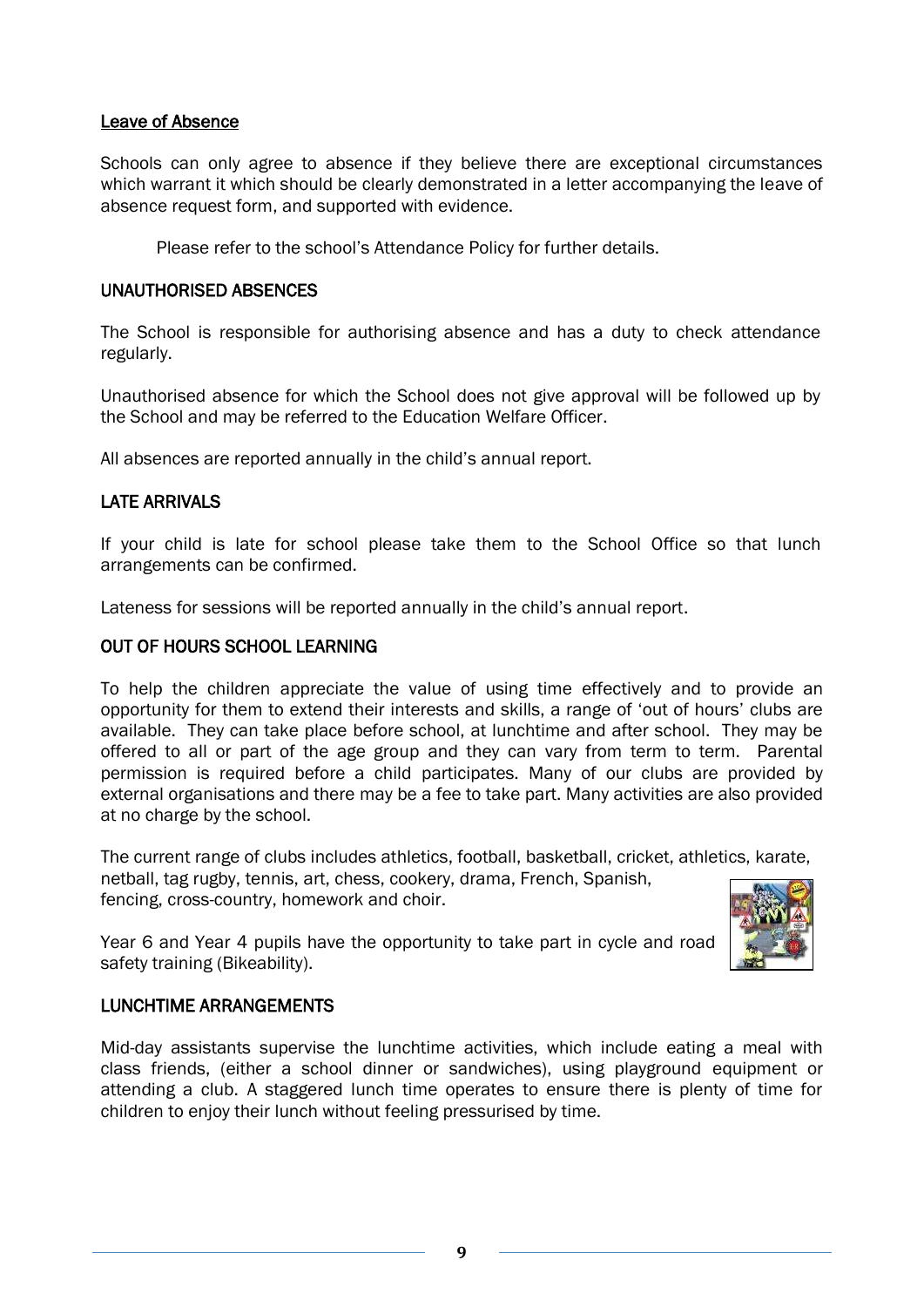Hot school meals are prepared on the premises and offer a choice of main course, vegetables or bread roll, and salad; a hot pudding or fresh fruit and a choice of drink. Bread, vegetables and meat are purchased from local suppliers.

#### REPORTING TO PARENTS

Arrangements are made to report to parents on their child's progress and attainment in November, February and July. In addition parents may be invited to attend assemblies, curriculum evenings and open class afternoons when the work of the school is explained.

#### FRIENDS' ASSOCIATION

Membership of our Friends' Association is automatic. Regular newsletters, giving details of activities, are circulated to all families. A new committee is elected annually at the AGM, which is held near the beginning of the Autumn Term. The parents of new children are particularly welcome to join the committee. We would like every class to be represented on the Friends' Association committee to support good communication between school and home. It is a personally rewarding experience and great fun to contribute to the development of an enjoyable and fulfilling learning environment for the children.

#### SCHOOL PERFORMANCE

The most recent End of Key Stage 2 test and task results with national comparative figures and rates of authorised and unauthorised absence are published on our website.

#### WITHDRAWAL FROM THE SCHOOL CURRICULUM

Requests to withdraw a child from the Daily Collective Act of Worship or Sex Education, must be made in writing to the Headteacher.

#### EQUAL OPPORTUNITIES

Every child is entitled to a curriculum rich and varied, challenging and inspiring, which enables every individual to fulfil her or his potential to the highest possible standard. This is provided equally for all, irrespective of gender, ethnic background, age or disability.

#### CHILD PROTECTION

At Buttsbury Junior School we believe that every person has the right to expect that any information or disclosure given in confidence will be respected. The views of every member of the school will be valued and listened to, and treated sensitively and constructively.

However, where that information relates to the safety and welfare of a child in our care, we must make it clear that part or all of that disclosure may be passed on to the relevant agencies, in order to protect and safeguard the child.

This school, in common with all Essex schools, follows the County guidelines on child protection.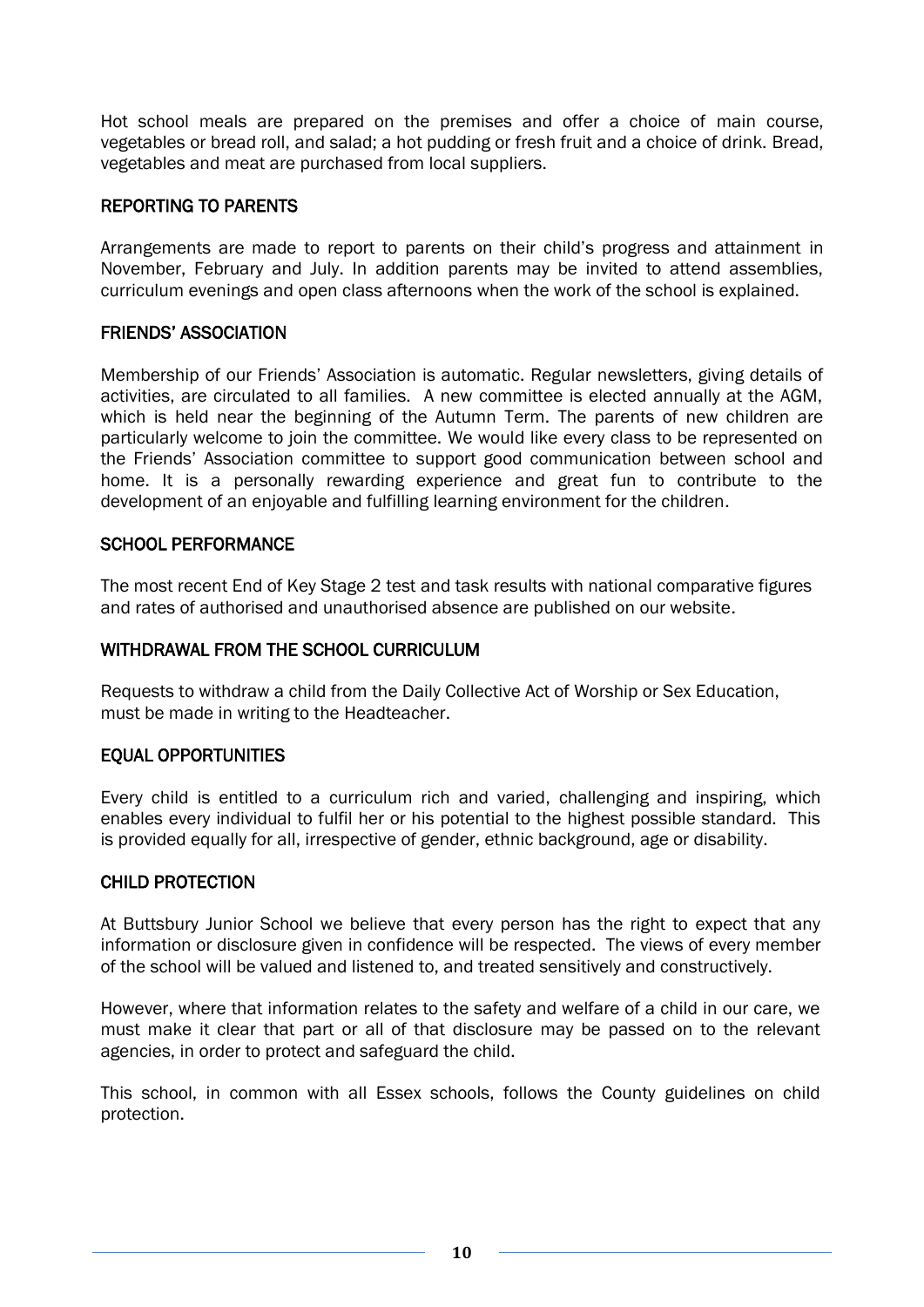#### **SICKNESS**

Please do not send children to school who are unwell. It is essential that staff know where to contact parents during school hours. Parents are asked to notify the office before 9.30 am if their child is unwell and unable to attend school that day. If your child has suffered from vomiting and diarrhoea, they should not return to school until at least 48 hours after the last episode of vomiting or diarrhoea.

#### **MEDICINES**

If, on the rare occasion a child has to have a prescribed medication administered during school time, and parents are unable to come along and do this themselves, a written request detailing the medication to be given along with other relevant information should be sent to the School Office. The medication must be sent in a suitable container, preferably a pharmacy bottle/container, and clearly labelled with: the child's name; the name of the medicine; the dosage and timing and the date. Parents are responsible for the delivery and collection of medicines to and from the School Office.

If a child has a chronic illness, e.g. epilepsy or severe allergy, a meeting is arranged with the Headteacher, parents and School Nurse, prior to the child starting school, so that a care plan can be drawn up to actively manage the child's condition.

#### **SNACKS**

Children may bring a healthy snack to eat at morning playtime. Children are allowed to eat fruit and/or vegetable snacks only; for example, an apple, banana, a peeled orange or satsuma, a small tub of grapes, raw carrot. Crisps, biscuits, dried fruit, cereal bars are not to be eaten at break time, although children may

still have these at lunchtime as part of their packed lunch. Food must not be consumed anywhere inside the main school building. Nuts or products containing nuts are not permitted as snacks or within the children's packed lunch,

#### PARENTPAY

The school uses ParentPay to collect money for school dinners and voluntary contributions for school visits etc. This is an online payment system which enables parents to make secure online payments using either a credit or debit card. We do not accept payment by either cash or cheque. All new parents are given a secure log-in and password.

#### PARENTMAIL

Our preferred method of communication is via email. Weekly newsletters and all letters are sent home via email. Consent for school visits/sports events etc is also completed online via Parentmail. New parents are sent an email asking them to verify their account.

#### SCHOOL HOURS

School starts at 8.40 a.m. and ends at 3.15 p.m.

Morning break: 10.45am – 11.00am







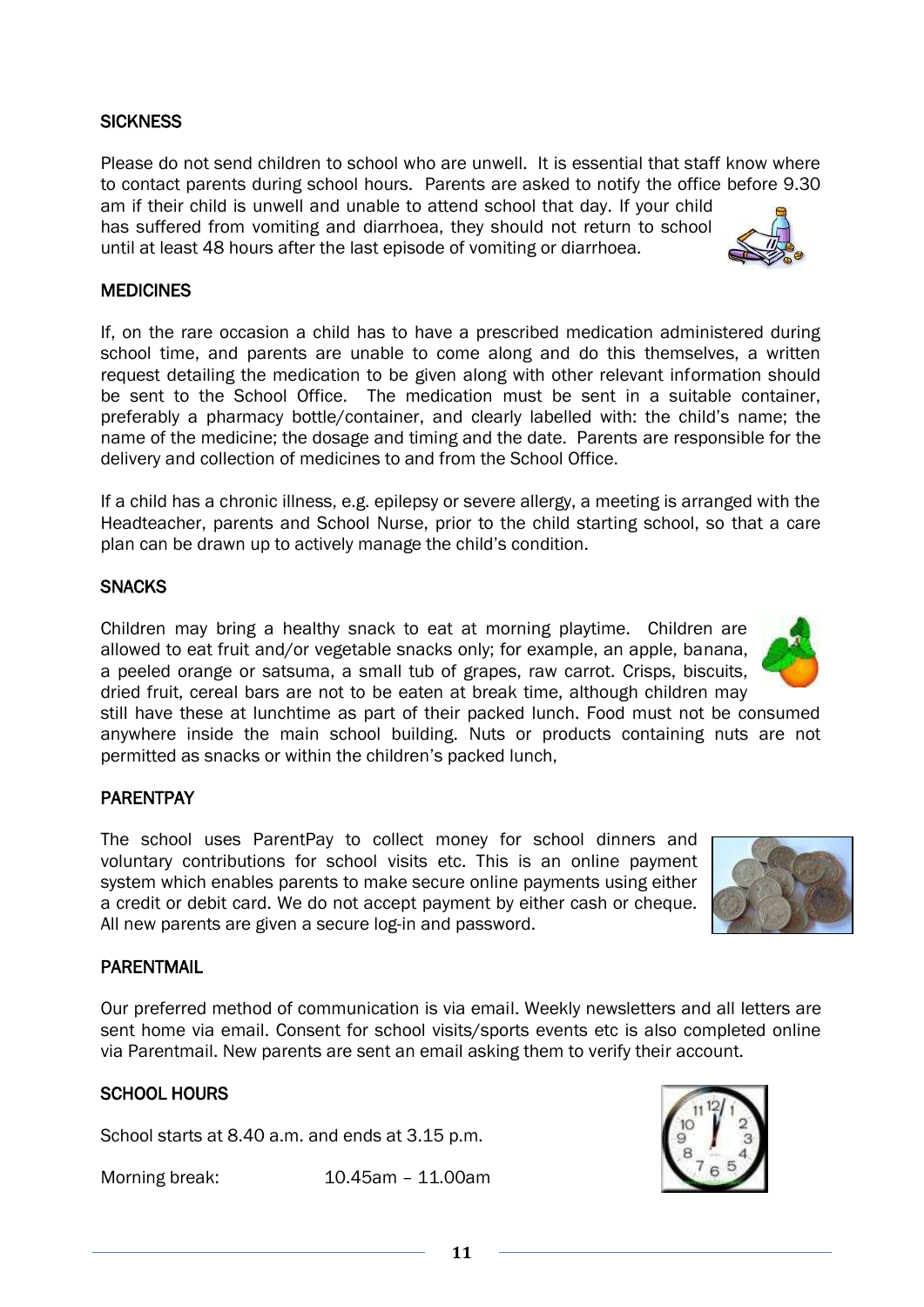| Lunch break: | 12.00pm -1.00 p.m. (Years 3 and 4) |
|--------------|------------------------------------|
|              | 12.20pm -1.20 p.m. (Years 5 and 6) |

Children are not normally expected to arrive at school before 8.30am. The time spent on teaching per week, including Religious Education but excluding the statutory daily act of collective worship, registration and break is: 26 hours.

#### **SECURITY**

Visitors are asked to report to the School Office and to sign in and out. This is to enable us to meet the Health and Safety Regulations, and to ensure safety for all the pupils at the school. Visitors will be given a badge to wear whilst they are on the premises.

#### CAR PARKING

Parents are asked to exercise care and attention when parking in local roads and to show respect for our neighbours.

#### SCHOOL UNIFORM AND APPEARANCE CODE

The Trust Board requires pupils to wear the following suitable clothing for general school activities. Trustees firmly believe that suitable school clothing encourages community identity and commitment to the shared educational aims of the school. In a similar way appearance should support the school's ethos of working together in a safe environment that enables every learner to make optimum educational progress.

#### GIRLS

Blue blouse Grey pinafore, skirt or tailored trousers Burgundy cardigan/jumper Summer dresses to be blue gingham Black shoes or sandals in summer White or grey socks Grey or burgundy tights

#### **GIRLS**

Blue 'T' shirt Black shorts Black plimsolls

Indoor PE

## Outdoor PE

#### **GIRLS**

Blue 'T' shirt Black shorts\* Blue socks **Trainers** Blue tracksuit

#### **BOYS**

Blue shirt Grey trousers/shorts Burgundy jumper Black school shoes Grey socks

#### **BOYS**

Blue 'T' shirt Black shorts Black plimsolls

#### **BOYS**

Blue 'T' shirt Black shorts\* **Trainers** Blue socks Blue tracksuit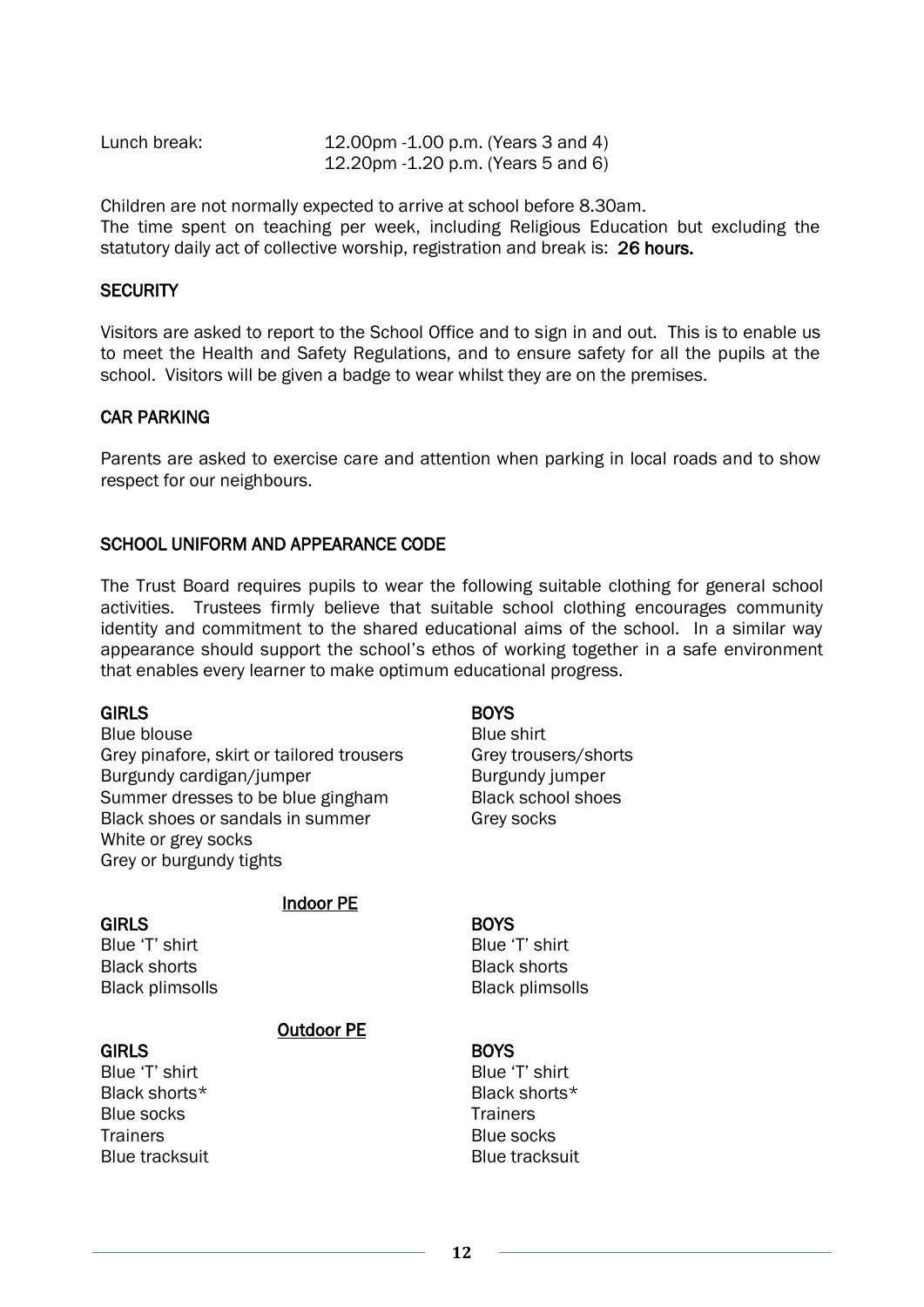#### Swimming

**GIRLS** One piece costume + swim hat **BOYS** Trunks + swim hat

\* Please note that cycling shorts/leggings/under armour should not be worn.

Jumpers, cardigans, PE 'T' shirts, PE shorts, PE socks and tracksuits can be purchased from our online uniform supplier (MAPAC)

[www.mapaconline.com/schools/ButtsburyjuniorCM12.](http://www.mapaconline.com/schools/ButtsburyjuniorCM12)

All other uniform items can be purchased from high street stores but are also stocked by MAPAC.

Second-hand uniform is available from – 'Buttsbury Schools Buy, Swap and Sell' Facebook group.

Pupils are expected to dress sensibly for school including wearing appropriate footwear and avoiding fashion items which detract from the main purpose of a school day. Clothing with 'fashion' logos and hooded jumpers/cardigans are not suitable school wear. Body piercings are not permitted with the exception of stud earrings. Please note earrings cannot be worn during PE and swimming lessons. Children may wear a watch to school but other than stud earrings, no jewellery is allowed. Make up, nail varnish, tattoos, large hair accessories, loose attached braids and hair gelled into unusual shapes are not suitable for school days. Hair should not be cut shorter than a 'Number 2'.

Requests for an individual variation of the code for religious or personal belief should be made in writing to the Headteacher. Temporary adjustments of the code may be made for individual medical or school curriculum activity considerations.

#### Data Protection

Buttsbury Junior School is fully compliant with the General Data Protection Regulations and has clear policies in place that focus on key risks. Regular checks are undertaken to ensure that control measures have been implemented and remain appropriate and effective. Relevant policies are available on the school website.